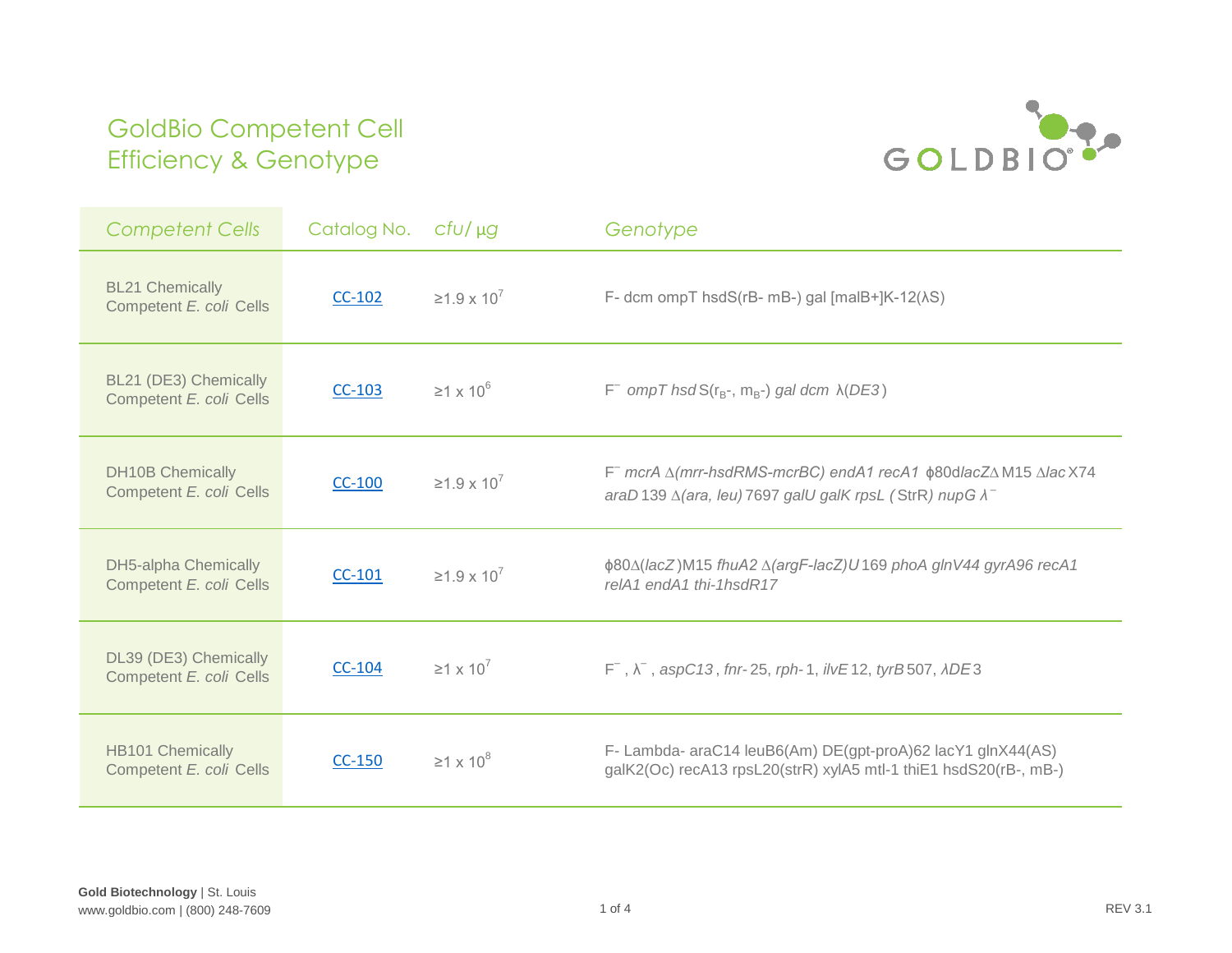

| <b>Competent Cells</b>                                             | Catalog No. | $CfU/\mu g$          | Genotype                                                                               |
|--------------------------------------------------------------------|-------------|----------------------|----------------------------------------------------------------------------------------|
| <b>AGL-1 Agrobacterium</b><br><b>Chemically Competent</b><br>Cells | $CC-106$    | $\geq 1 \times 10^5$ | C58 RecA (RifR/CarbR) Ti pTiBo542DT-DNA Succinamopine                                  |
| C58C1 Agrobacterium<br><b>Chemically Competent</b><br>Cells        | $CC-109$    | $\geq 1 \times 10^5$ | $(strR, RifR)$ pRiA4b (agropine type)                                                  |
| EHA105 Agrobacterium<br><b>Chemically Competent</b><br>Cells       | $CC-108$    | $\geq 1 \times 10^5$ | C58 (Rif <sup>R</sup> ) Ti pEHA105 (pTiBo542DT-DNA) (Gent <sup>R</sup> ) Succinamopine |
| GV3101 Agrobacterium<br><b>Chemically Competent</b><br>Cells       | $CC-105$    | $\geq 1 \times 10^5$ | C58 (Rif <sup>R</sup> ) Ti pMP90 (pTiC58DT-DNA) (Gent <sup>R</sup> ) Nopaline          |
| LBA4404 Agrobacterium<br><b>Chemically Competent</b><br>Cells      | $CC-107$    | $\geq 1 \times 10^5$ | Ach5 (Rif <sup>R</sup> ) Ti pAL4404 (Strep <sup>R</sup> ) Octopine                     |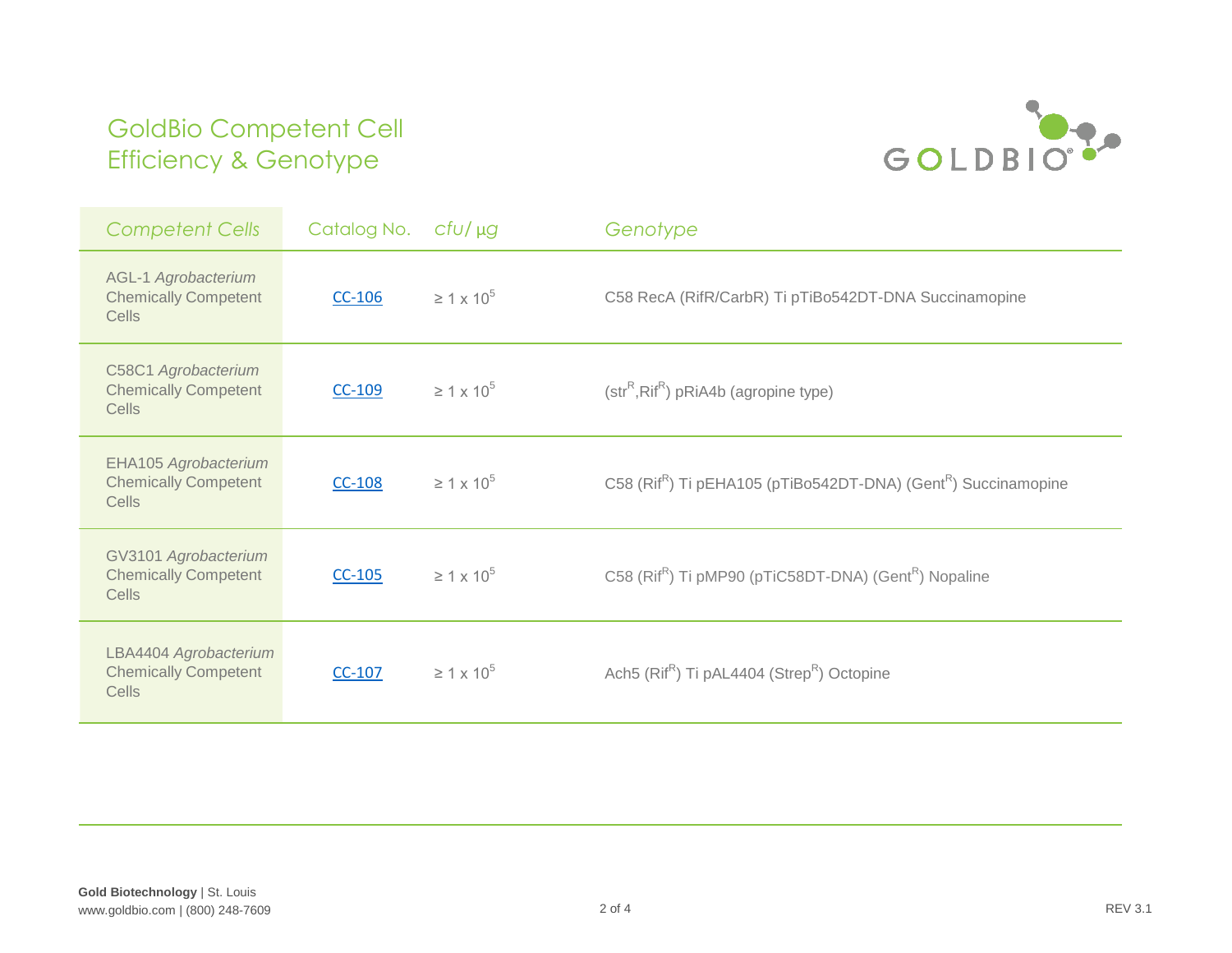

| <b>Competent Cells</b>                                      | Catalog No.   | $CfU/\mu g$                | Genotype                                                                                                                                                                             |
|-------------------------------------------------------------|---------------|----------------------------|--------------------------------------------------------------------------------------------------------------------------------------------------------------------------------------|
| <b>BL21 (DE3)</b><br>Electrocompetent E. coli<br>Cells      | <b>CC-204</b> | $\geq$ 1 x 10 <sup>7</sup> | $F^-$ ompT hsdS( $r_B$ -, m <sub>B</sub> -) gal dcm $\lambda$ (DE3)                                                                                                                  |
| DH10B<br>Electrocompetent E. coli<br>Cells                  | <b>CC-200</b> | $\geq$ 1 x 10 <sup>7</sup> | $F$ mcrA $\triangle$ (mrr-hsdRMS-mcrBC) endA1 recA1 $\phi$ 80dlacZ $\triangle$ M15 $\triangle$ lacX74<br>araD 139 $\triangle$ (ara, leu) 7697 galU galK rpsL (StrR) nupG $\lambda^-$ |
| DH10B-Pro™<br>Electrocompetent E. coli<br>Cells             | $CC-201$      | $\geq 1 \times 10^7$       | F mcrA ∆ (mrr-hsdRMS-mcrBC) endA1 recA1 $\phi$ 80dlacZ∆M15 ∆lacX74<br>araD 139 $\triangle$ (ara, leu) 7697 galU galK rpsL (StrR) nupG $\lambda^-$                                    |
| DH5-alpha<br>Electrocompetent E. coli<br>Cells              | $CC-203$      | $\geq 1 \times 10^7$       | φ80Δ(lacZ)M15 fhuA2 Δ(argF-lacZ)U169 phoA glnV44 gyrA96 recA1<br>relA1 endA1 thi-1hsdR17                                                                                             |
| <b>TG1 Phage Display</b><br><b>Electrocompetent Cells</b>   | $CC-205$      | $\geq$ 1 x 10 <sup>7</sup> | F' [traD36 proAB+ lacl <sup>q</sup> lacZ $\triangle M$ 15] supE thi-1 $\triangle$ (mcrB-hsdSM)5(r <sub>K</sub> -, m <sub>K</sub> -)<br>$\triangle$ (lac-proAB)                       |
| <b>AGL-1 Agrobacterium</b><br><b>Electrocompetent Cells</b> | <b>CC-208</b> | $\geq 1 \times 10^7$       | C58 RecA (RifR/CarbR) Ti pTiBo542DT-DNA Succinamopine                                                                                                                                |